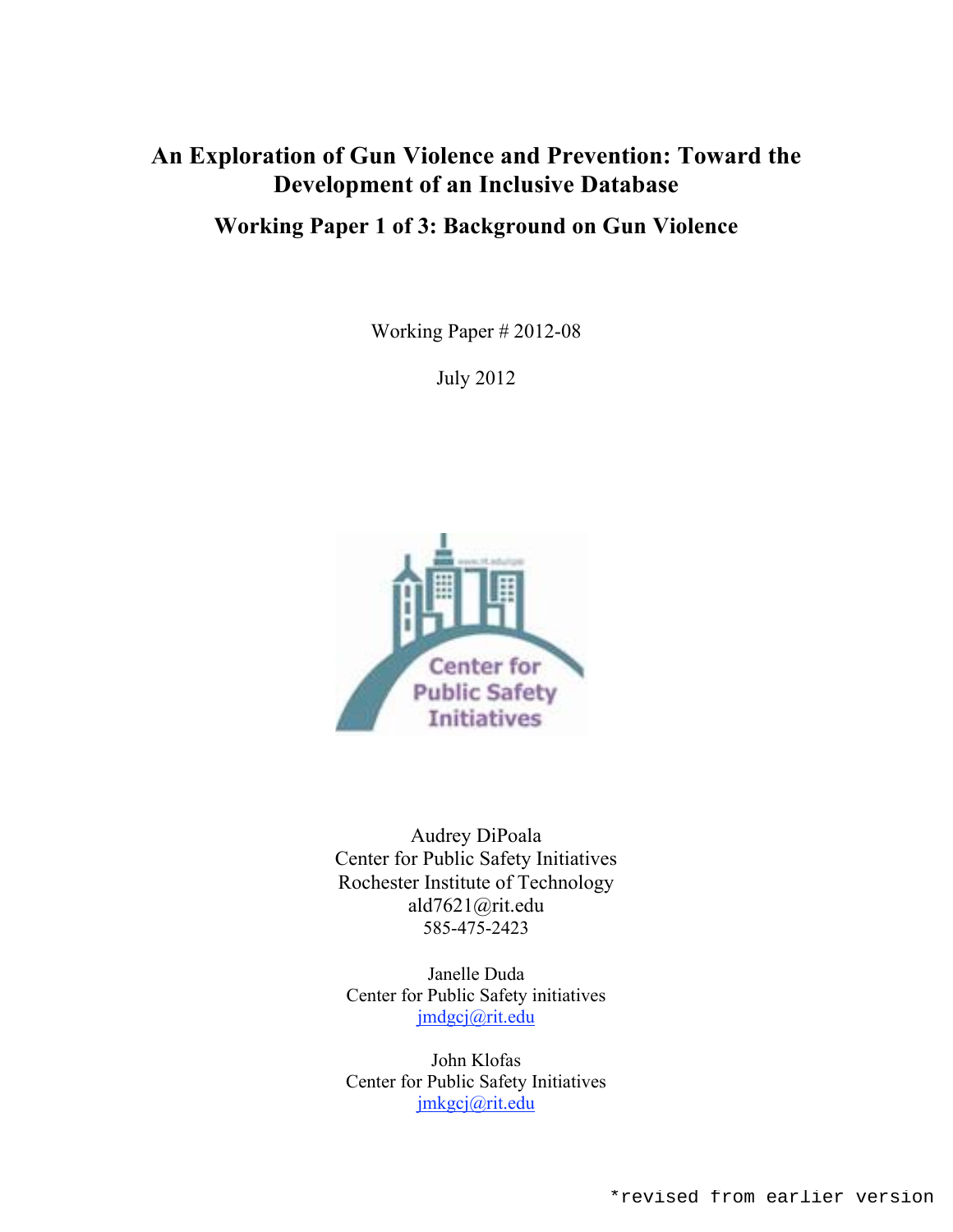This paper is the first of a series of three working papers. The project came out of a need to better understand the circumstances surrounding gun violence in the community. Through the work of the Monroe Crime Analysis Center in collaboration with the Rochester Police Department, there was an identified need for better identification, tracking, data collection, and analysis of shooting incidents in Rochester. For this reason, we began with getting an overall understanding of gun violence, such as incidence, and then looking specifically at victims and perpetrators of gun violence, in an attempt to best identify who is most likely to pull the trigger. Through a more thorough assessment of gun violence, we are able to then come up with multiple data points that would be important to collect in order to both prevent future shootings and to solve these crimes. Thus, this first paper seeks to give a background on gun violence, including how these events transpire, with a move towards identifying key variables to collect in a systemized shooting database. The following paper will give a more comprehensive list of what kinds of variables are important to collect and how to best use this database. As you will see in this paper, most shooting incidents occur as a result of ongoing disputes, so finding a systematic way to identify these disputes and then to proactively intervene should play an important role throughout the construction of this shooting database.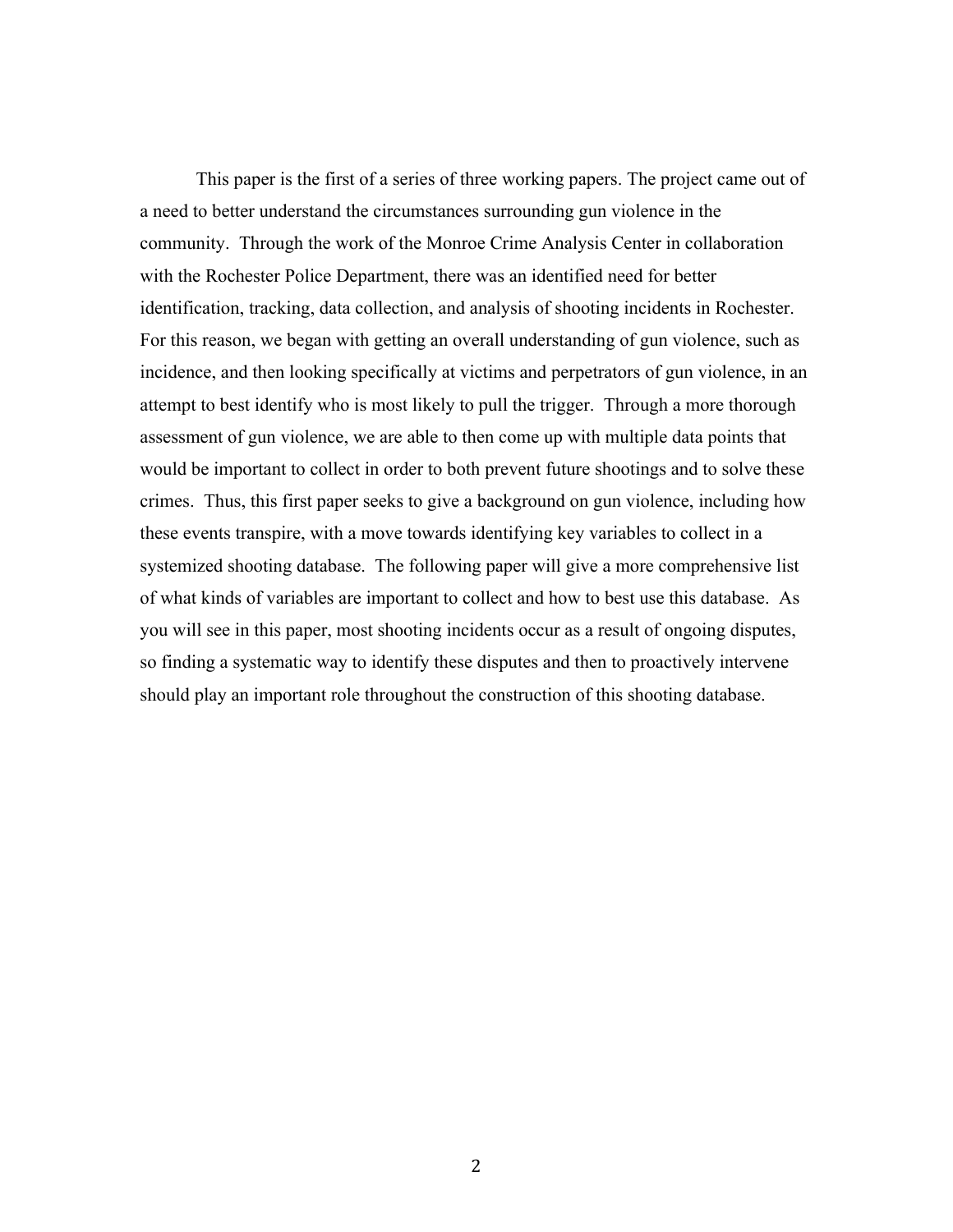## Background on Gun Violence

## **Gun Violence in General**

The history of firearm violence in America is complex. One factor alone is not enough to draw a conclusion about early America's gun culture, but historical accounts point towards the impression that guns have been a part of American life since before the 1700's (Lindgren, 2002). Guns in colonial America are found to have been fairly available and affordable, yet slightly less accurate and effective than most firearms today. Homicide trends are also found by historians to have been similar, if not higher, in colonial times than they are today. Though there is evidence to support the notion that guns in America have shifted from "simpler guns manufactured one at a time to more sophisticated mass-produced guns" (Lindgren, 2002, p. 4), there is still controversy over whether more guns do in fact result in more homicide.

Recent interest in firearm possession and violence sparks controversy over the Second Amendment to the U.S. Constitution: "A well regulated Militia, being necessary to the security of a free State, the right of the people to keep and bear Arms, shall not be infringed" (U.S. Const. amend. II). This controversy of the people's right to bear arms remains at large across the nation. An example of concern fueling the debate on gun law is expressed by the New Yorkers Against Gun Violence (NYAGV). The group suggests that the solution to gun-related violence is providing stricter gun laws, claiming that weak laws and lax enforcement have allowed guns to get into the 'wrong hands.' The NYAGV goes on to present that "Americans are murdered with guns at the rate of 32 people a day- [who are] gone because of guns in the wrong hands.... And if guns are in the wrong hands, the gun violence will continue" (http://nyagv.org, The gun violence problem, 2012).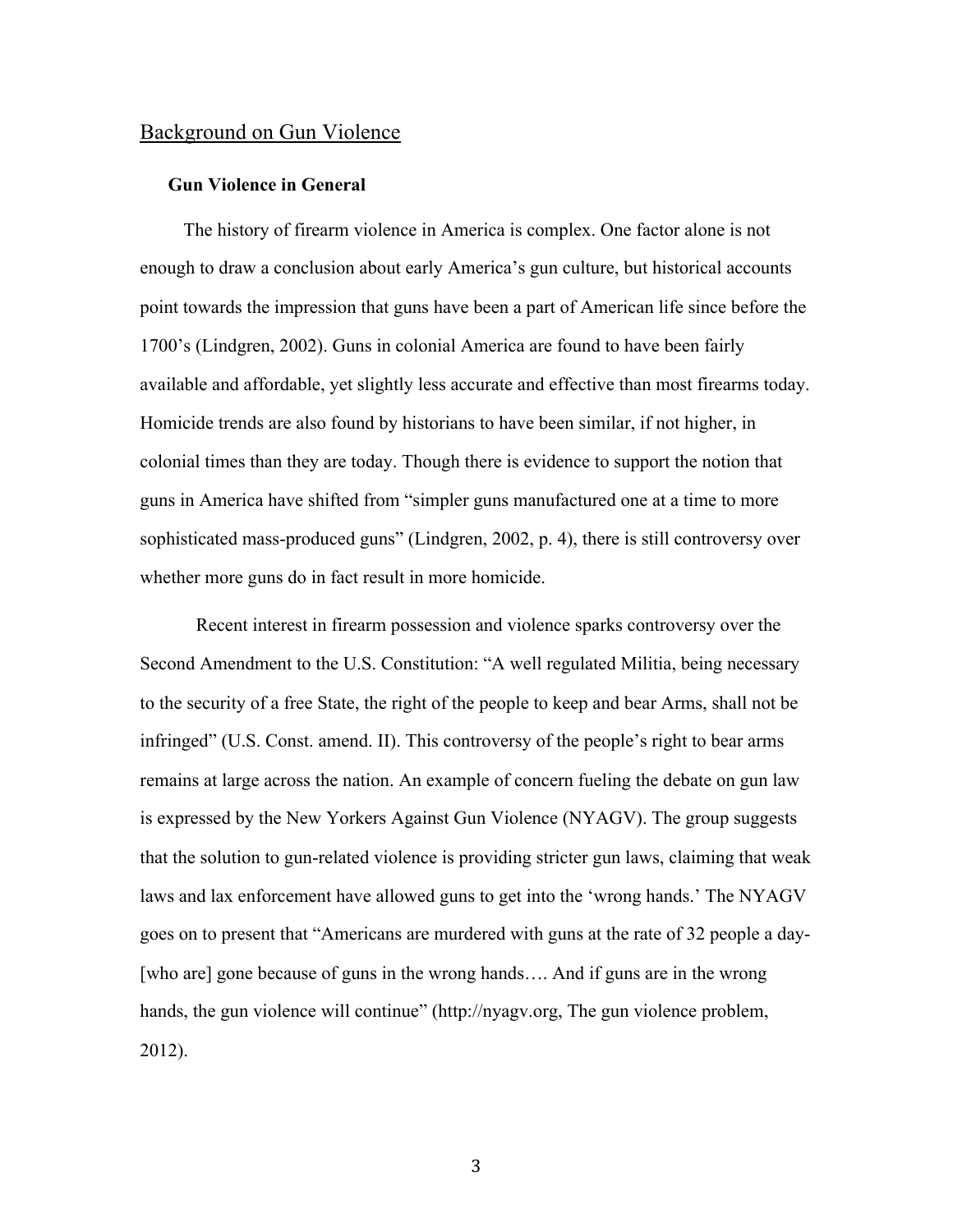Although there is the argument that strict regulation may help reduce the number of deaths and injuries relating to firearms, it is important to understand the full scope of the issue. Before reaching a conclusion of how best to solve the problem, it is necessary to discern the actual "alarming regularity" of these incidents and identify the so-called "wrong hands." With a solid foundation, it is then possible to examine the circumstances pertaining to violence involving gun use. Using the collective findings to form a more thorough understanding of these crimes provides the ability to identify the source of the problem, and to develop an informed solution.

#### **Statistics on Firearm Violence**

#### *Data Collection Methods*

The data gathered for this analysis of gun-related violent crime include both fatal and nonfatal events. Fatal shooting incidents include the crimes of murder and manslaughter, with homicide a direct result of the shooting. Nonfatal incidents account for an assault in which the injury is caused by the discharge of a firearm (Federal Bureau of Investigation). Data on fatal incidents for this study are collected from the Uniform Crime Reports (UCR) published by the FBI and the Department of Health and Human Services (HHS). Information on nonfatal incidents are retrieved primarily from the National Crime Victimization Survey (NCVS) by the U.S. Department of Justice's Bureau of Justice Statistics, as well as the Department of Health and Human Services. These data refer only to incidents of interpersonal violence; suicide and self-injury are not included in these reports. Each record accounts for individual victims, regardless of the number involved in a single incident.

In recognizing that the UCR and NCVS are both nationally applied reports, data from these sources may not always prove to be consistent. The UCR contains only crimes reported to law enforcement agencies, which are then reported to the FBI by the agencies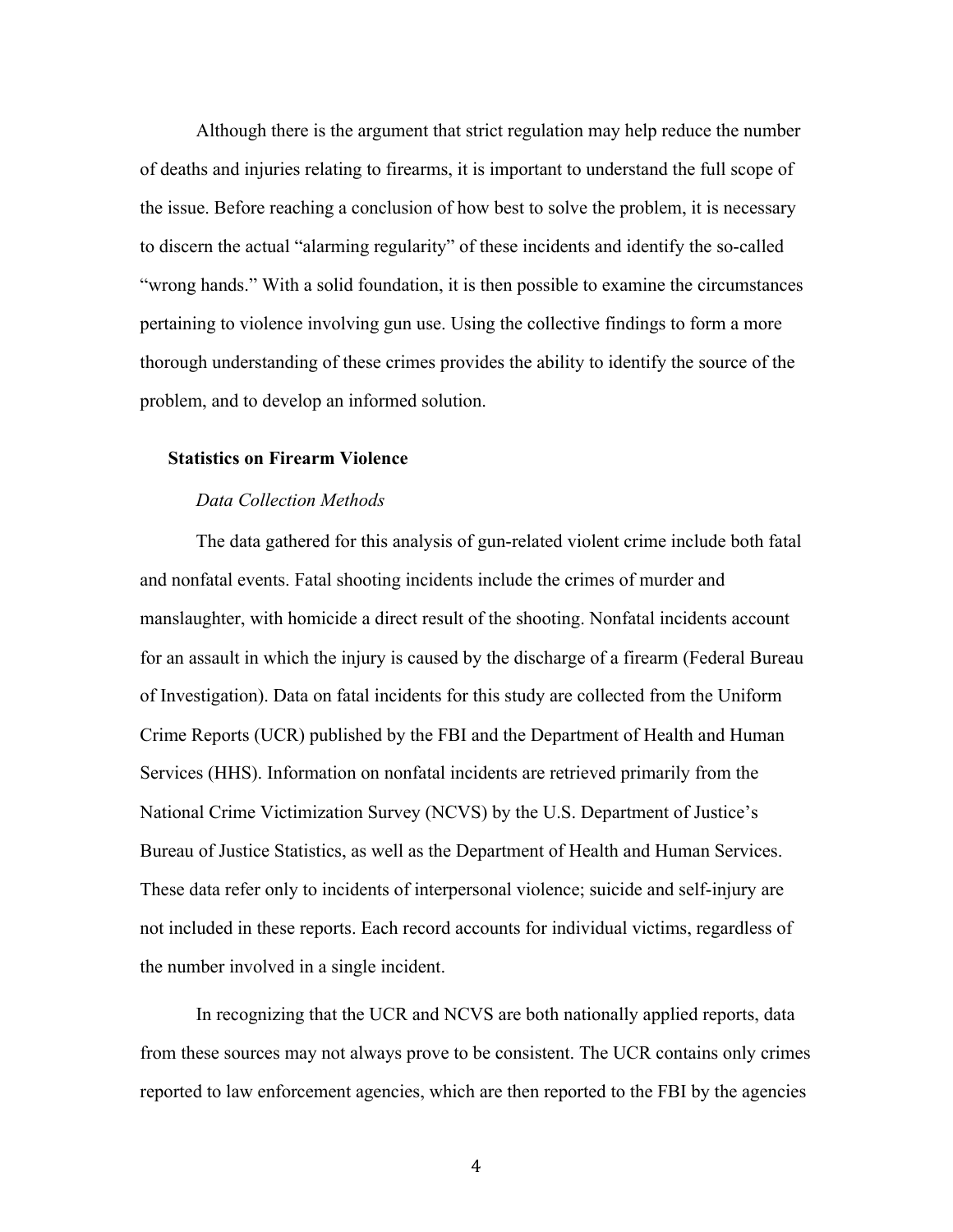themselves. To ensure credibility, the process requires proper documentation and reliable reporting by each agency. In order to account for events not known and reported to the police, the NCVS includes self-reported incidents of victimization. The concern of credibility of these data rests on the reliability of victim testimony. While the UCR and NCVS are both crime and law enforcement-based, it will also be necessary to refer to the Centers for Disease Control and Prevention (CDC) of the Department of Health and Human Services, which tracks injuries and deaths through hospital and medical records.

In New York State, firearm crime statistics are reported in the *Crime, Arrest, and Firearm Activity Report*. This source, prepared monthly by the Division of Criminal Justice Services (DCJS), reports annual and monthly violent and property index crime incidents for 17 participating counties outside of New York City (DCJS, 2010).

#### *National Statistics*

When discussing firearm violence, incidence of homicide is important to consider. According to the FBI Uniform Crime Reports, firearms generally account for just under 70% of all homicides. In 2010, shown in Figure 1, firearms accounted for about 68% of



Figure 1: U.S. homicide victims broken down by weapon used. Data from FBI's Uniform
Crime
Report,
2010.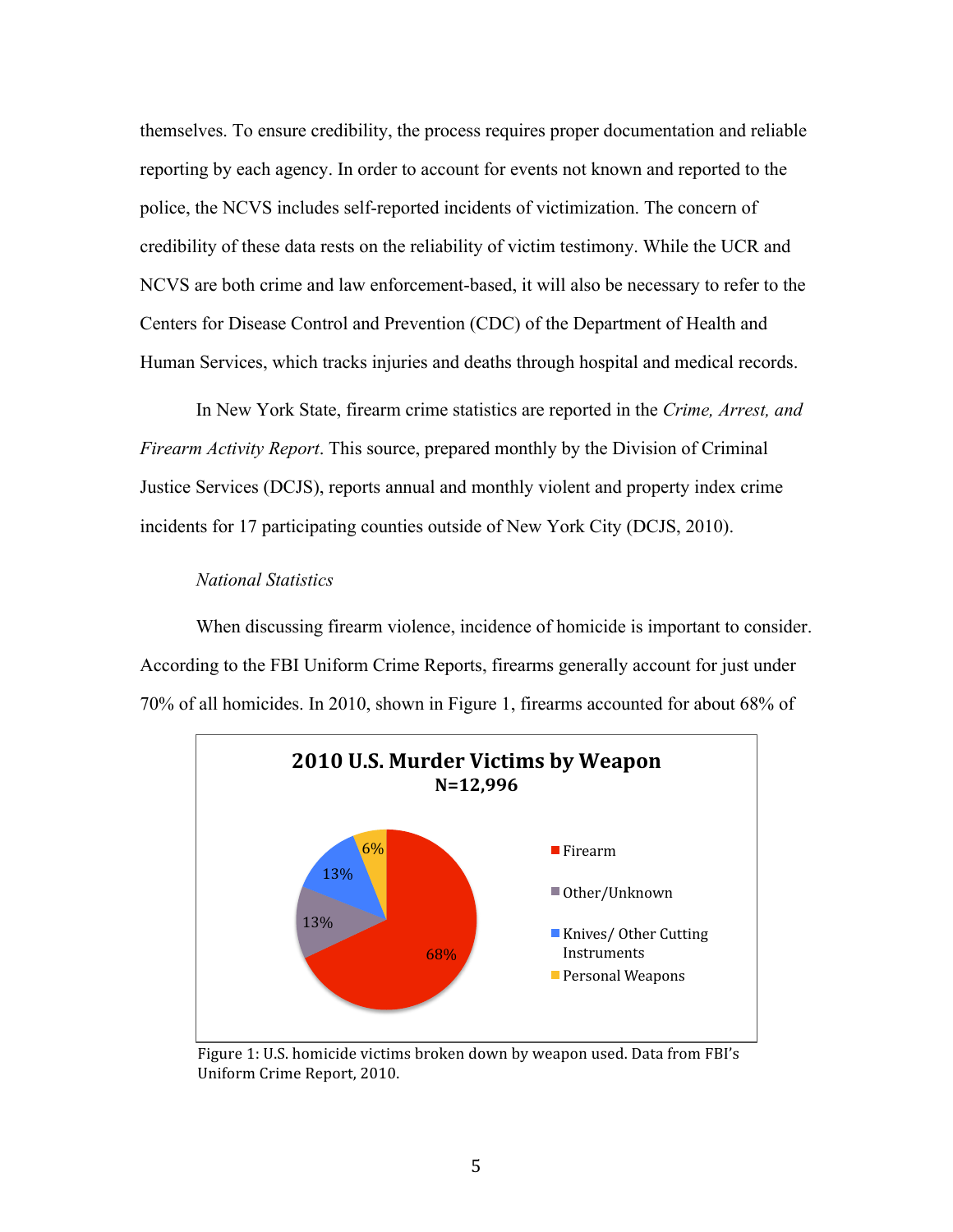homicides within that year. The second largest category of weapons used was knives and other cutting instruments at 13%. Personal weapons such as hands, fists, and teeth made up the smallest percentage of weapons involved in homicides.

In 2010, there were 14, 748 homicides (murder and nonnegligent manslaughter) in the United States, which equates to a national homicide rate of 4.8 per 100,000 (FBI Uniform Crime Reports, 2012). From 2000-2007 the number of homicides nationally remained steady at around 16,500 per year, but from 2008-2010 (the most recent year these data are available), the rates have steadily declined, decreasing from a rate of 5.7 per 100,000 to 4.8 per 100,000 (FBI Uniform Crime Reports, 2012). While current trends are on a decline, homicide remains a national problem.

Examining national statistics, the trend of fatal victimizations involving firearms follows a slight downward slope in recent years, as shown in Figure 2. However, the pattern of nonfatal injuries involving firearms appears to be increasing over time.



Figure 2: Comparison of fatal vs. nonfatal shooting victims from 2000-2010. Data from the Department of Health and
Human
Services,
Centers
for
Disease
Control
and
Prevention
(CDC).

\*Data for 2010 fatal shootings not available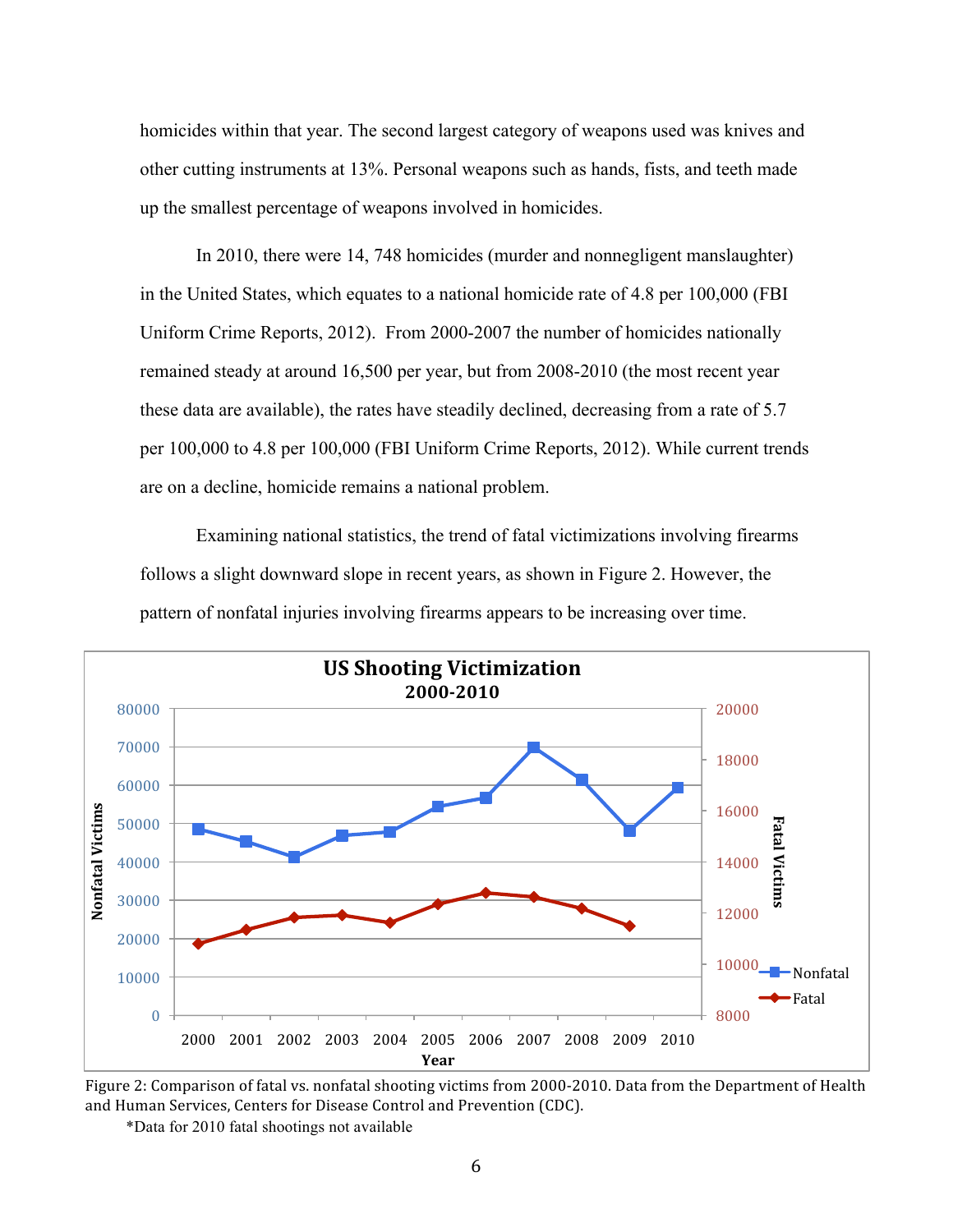In 2010, there were 59,344 nonfatal firearm injuries reported nationally (Department of Health and Human Services, 2012). This increased more than 11,000 from 2009, where the Department of Health and Human Services reported 48,158 incidents of non-fatal firearm injury. This seemingly reverse relationship between fatal and nonfatal victimization trends may be due to advances in the medical field, as hospitals are able to produce more viable outcomes for gunshot wound patients.

## *New York State Statistics*

In New York State, firearms accounted for an average of 63.6% of all murders between 2002 and 2011, according to the *Crime, Arrest, and Firearm Activity Report,* the number of nonfatal shooting injuries reported by the 17 IMPACT counties in 2011 was 799, down from 819 in 2010 and totaled 64 fewer victims than in 2006 with 836 nonfatal injuries (Figure 3). Overall, the incidence of non-fatal victims of firearm injury has remained steady over the last five years, with the exception of 2006 with the highest



Figure 3: Fatal and Nonfatal shooting victims in New York State IMPACT counties, retrieved from DCJS. \*Complete
list
of
IMPACT
counties
can
be
found
on
page
5
of
the *New
York
State
Criminal
Justice
2009
Crimestat Report*at
http://criminaljustice.state.ny.us/pio/annualreport/2009‐crimestat‐report.pdf)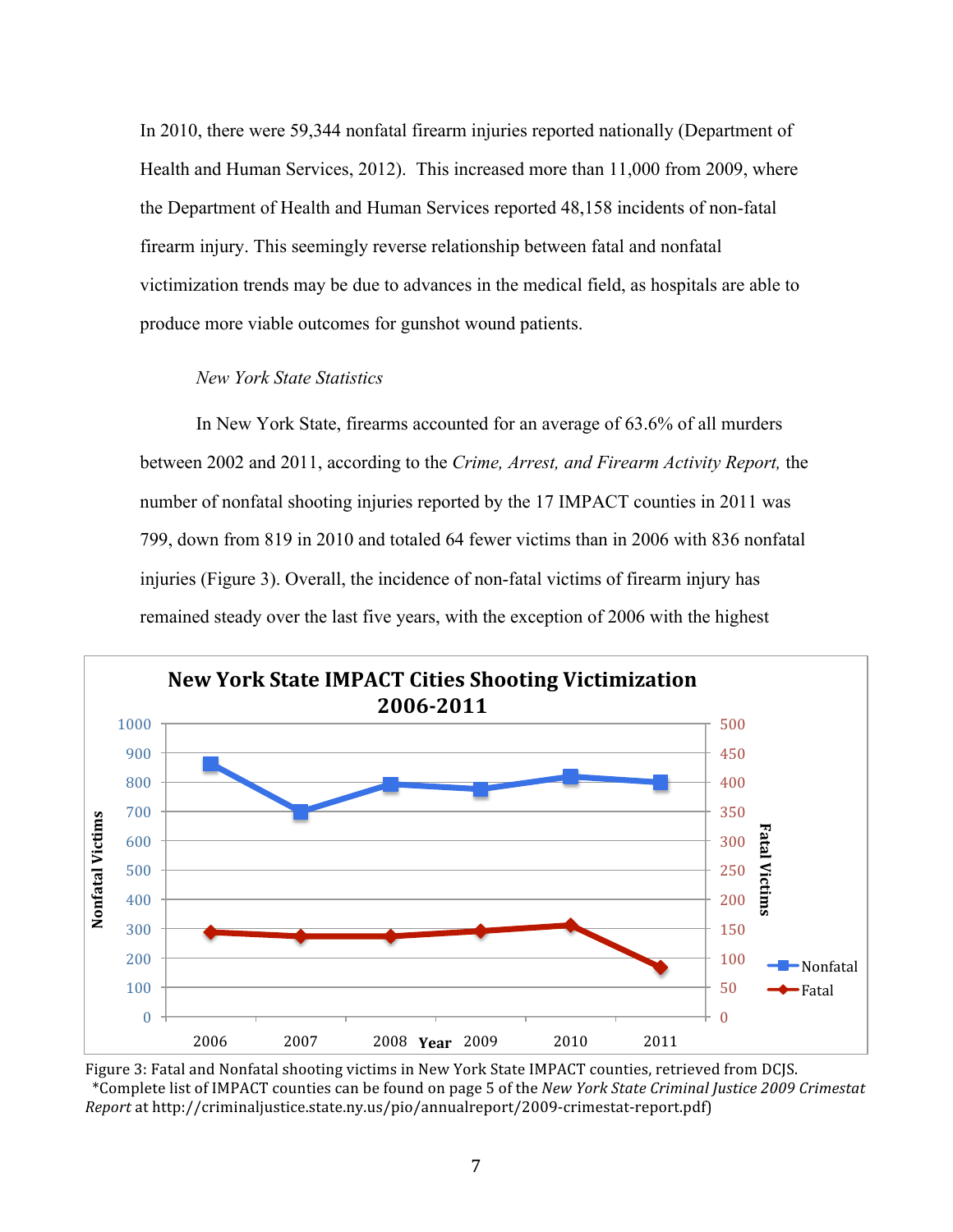number of non-fatal injuries. Between 2006 and 2010, the number of fatal shooting injuries remained around 140 to 150 deaths each year, before dropping to 84 firearm deaths in 2011. Though these recent data demonstrate a decreasing trend in shooting victimization, the number of shooting victims statewide in 2012 had already reached 172 by March, with 15 of those injuries being fatal. At the same time the previous year there had been only 120 victims resulting in 12 fatalities (DCJS, 2012).

Between the years 2006 through 2010, shooting injuries in New York State had fatal outcomes an average of 15.4 percent of the time, while in 2011 this dropped to 9.5% of shooting injuries being fatal (DCJS, 2012). In terms of firearm-related deaths, New York remains in the lower  $20<sup>th</sup>$  percentile compared to firearm homicide rates of other states (Firearm & Injury Center at Penn, 2009, p.5).

#### *Local Statistics*

Focusing further on Rochester, New York, the Division of Criminal Justice Services reports an average of 43 homicides in Rochester annually since 2002. Compared to the state rate of about 64 percent of homicides by firearms, 74% of Rochester homicides from 2002 to 2010 were due to shootings. This number reached just over 82% in 2009, and decreased to 45% of homicides involving firearms in 2011. The total number of annual shooting injuries in Rochester reached a recent peak in 2006, with 276 victims that year. From 2006 to 2010, an average of 16.4% of shootings resulted in fatalities: 1 percent higher than the statewide average.

Researchers studying crime in Rochester estimate an average of 185 shooting victims each year between 2004 and 2011 (Duda & Klofas, 2012). In recent years, however, the trend of both fatal and nonfatal shooting victimization in Rochester generally appears to be decreasing. In 2006, there was a peak at 242 nonfatal and 34 fatal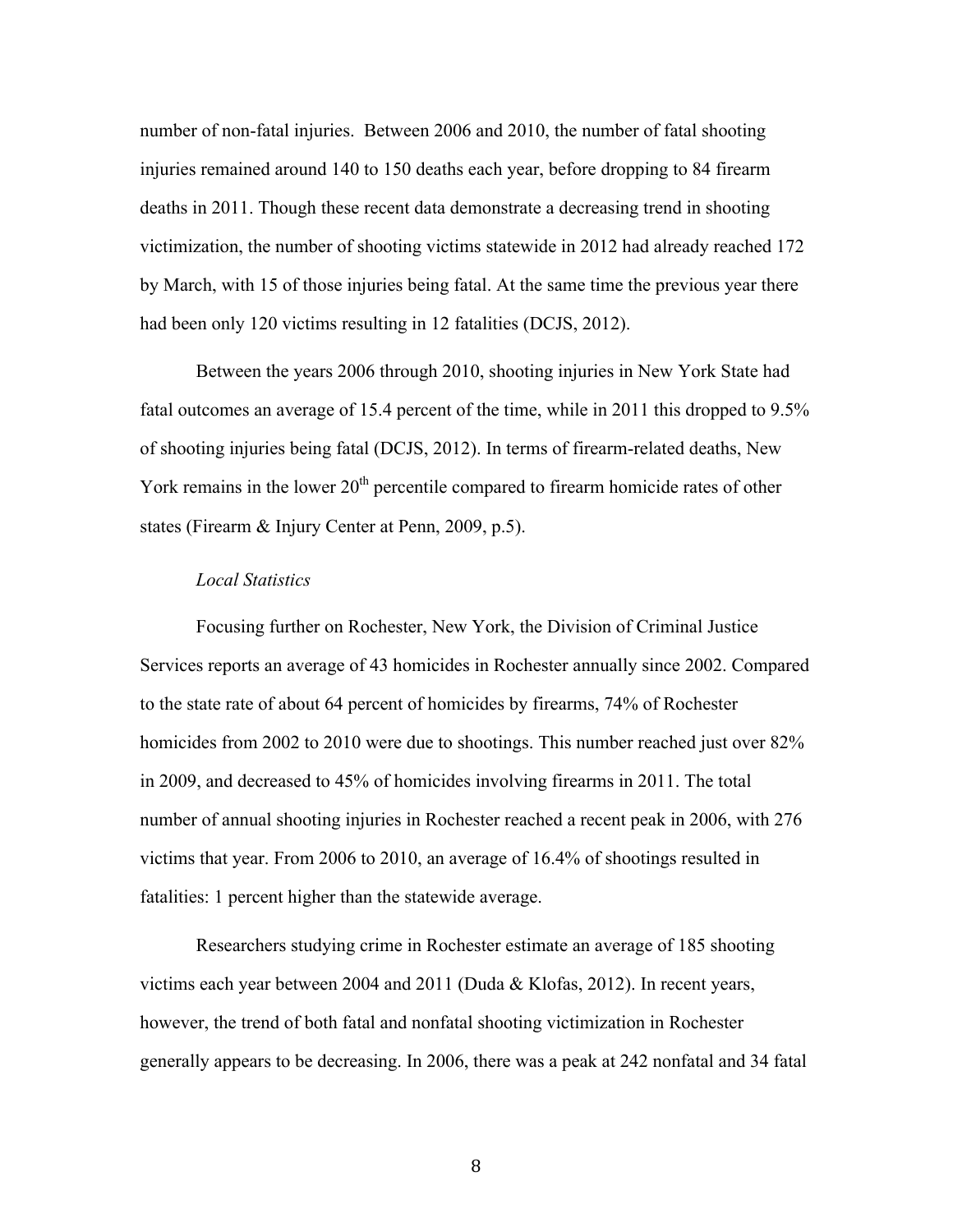

shooting injuries, while 2011 presented a recent low of 129 nonfatal and 14 fatal victims, shown in Figure 4 (DCJS, 2012). Similar to statewide patterns, the most current data on

shootings in Rochester have not followed the decreasing trend. By June 1 2012, there were already 70 reported shooting victims, compared with a total of 40 victims by the same date the year before (Monroe Crime Analysis Center). Despite the number of shooting injuries nearly doubling from the previous year, both of these time frames each yielded 6 fatalities as a result of these incidents.

In general, the annual number of shooting victims in Rochester has gone down, along with the number of homicides involving guns and the proportion of shootings that become fatal. The existing downward trend in shooting victimization may in part be due to improved crime analysis practices and proactive policing strategies. In recognizing this, however, gun crime in Rochester still remains a large problem in the community and a top priority for law enforcement.

Figure 4: Fatal and nonfatal shooting victims in Rochester from 2006 to 2011. Data from DCJS, 2012.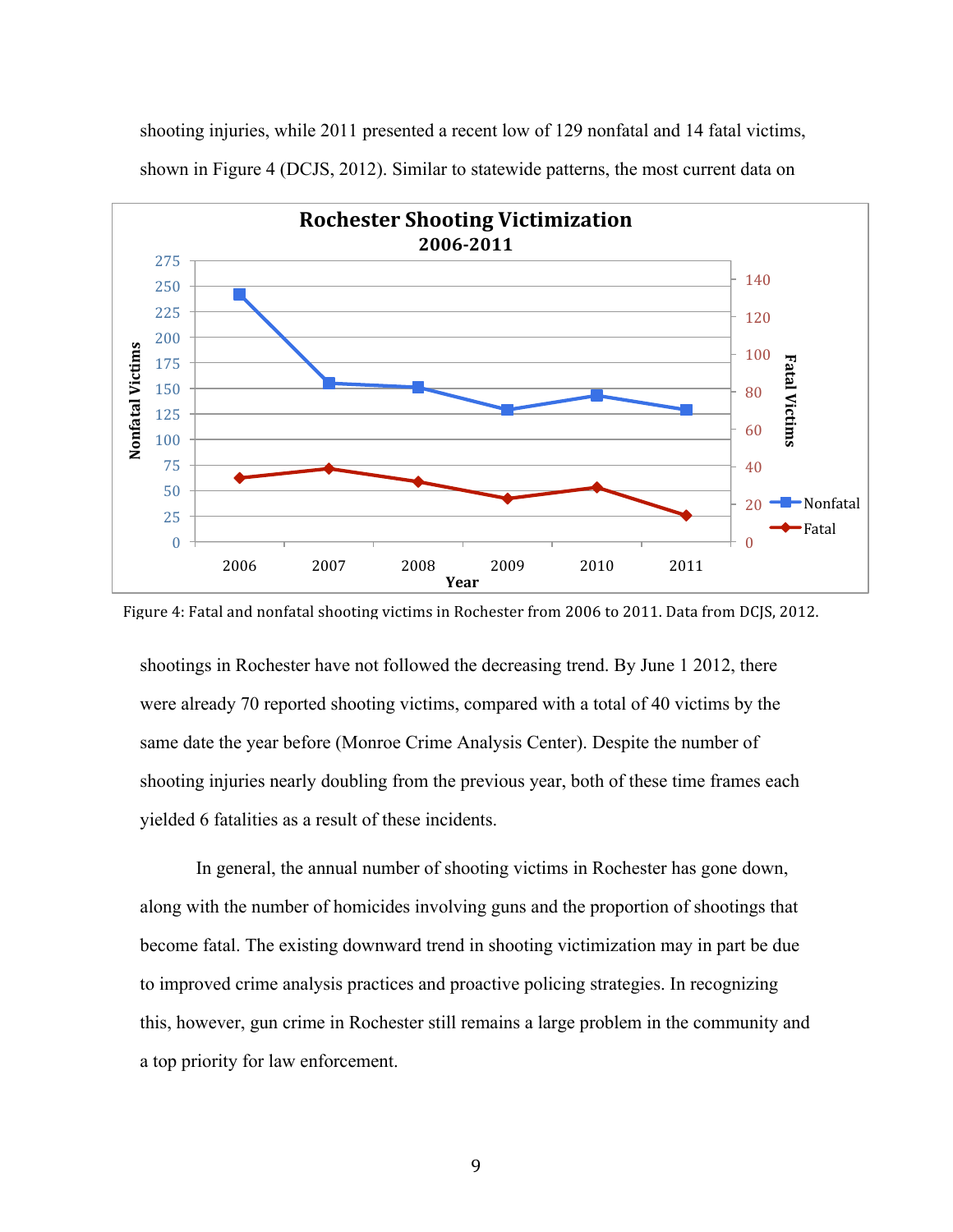#### **Circumstances Surrounding Gun Use**

While the incidence of gun violence provides a necessary background piece, it is key to understand the circumstances surrounding gun use. To provide for effective proactive policing tactics, a better understanding of the factors involved is important to combat these crimes. This can be achieved by examining the events leading up to the shooting, the persons involved, and the circumstances surrounding the incident. Being aware of these details can help crime analysts and law enforcement agencies work further to prevent shootings.

#### *Guns and Crime*

Crimes involving firearms are widespread in severity, from murder to criminal possession. Murder and nonnegligent manslaughter are defined by the Federal Bureau of Investigation as "the willful (nonnegligent) killing of one human being by another." As mentioned, firearms account for around 68 percent of all murders nationally. On another level, guns are present in about 42 percent of robberies and 22 percent of aggravated assaults nationwide (National Institute of Justice, 2010). Although these crimes are reported as involving a firearm, there is not always a shooting injury as a result. However, a small number of shootings are the result of a "robbery gone bad." In 2008, the Bureau of Justice Statistics (BJS) reports 25 percent of injuries from completed robberies to be due to a firearm (BJS, 2011, table 66). This percentage is up from the 1990's, when around 16 percent of all robberies involving firearms resulted in an injury (Perkins, 2003, table 8). For crimes of rape and sexual assault, the use of firearms has been almost negligible on a national level, amounting to 1 percent or lower in the most recent years available (BJS, 2007, 2008). Other crimes involving firearms include reckless endangerment, prohibited use of a weapon, and criminal possession of a weapon, but do not produce any shooting-related injury.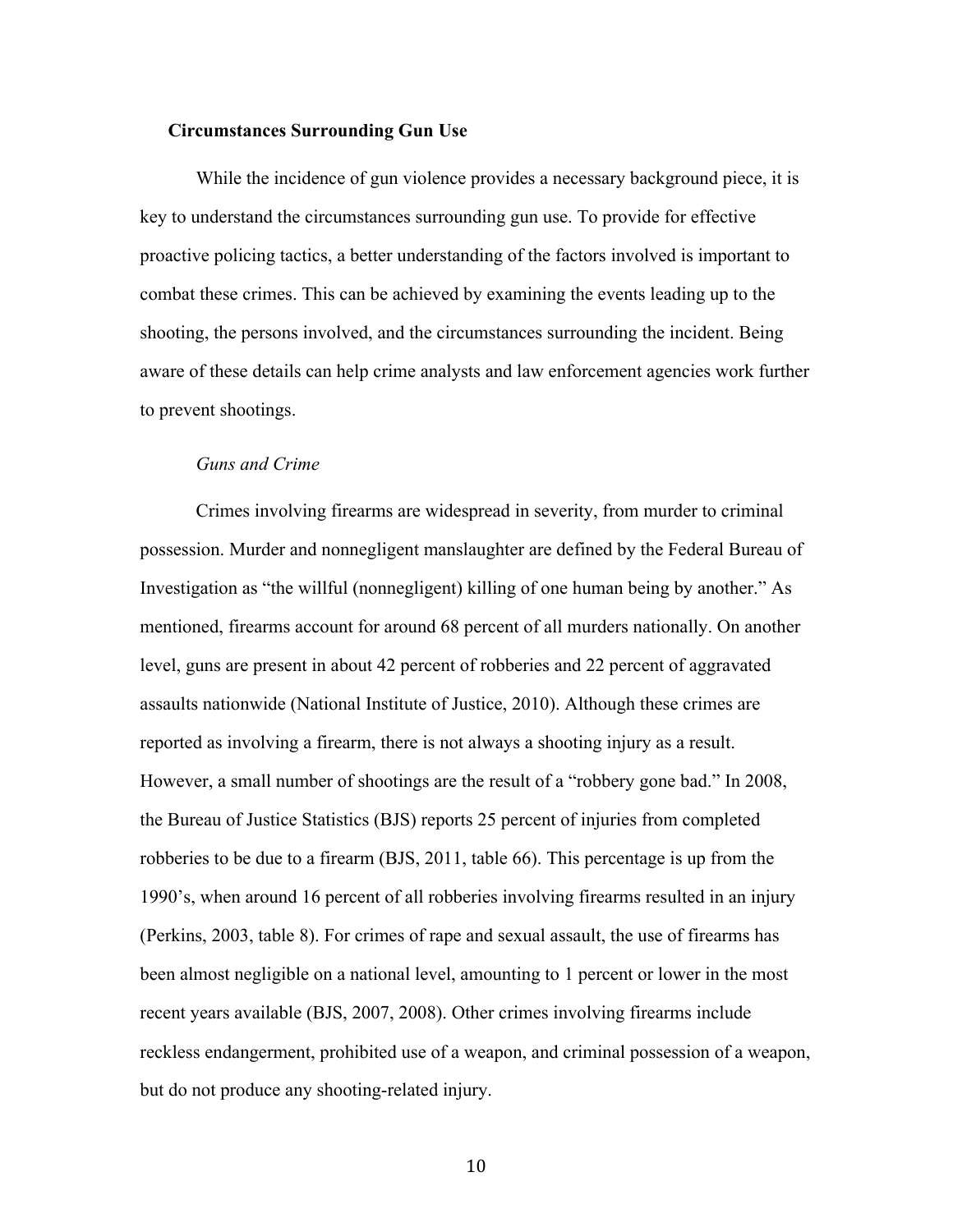Figure 5 below compares firearm crime in Rochester, New York State, and the nation. As can be seen below, Rochester far surpasses the other two jurisdictions in crimes involving the use of a firearm. On average, 47% of robberies in Rochester involve



Figure 5: Crimes involving firearms separated nationally, statewide, and locally. National data from FBI's Uniform Crime
Reports.
State
and
local
data
from
DCJS *Crime,
Arrest,
and
Firearm
Activity
Report*(2012)
IMPACT
counties. Numbers
based
on
period
between
2006‐2010.

firearms (including 55% in 2005 and 2006), which is the highest rate of armed robberies in the state. Compared to the low proportion of rapes reported to involve firearms nationally, rapes in Rochester are reported to involve firearms up to 6 or even 7 percent of the time. In the early 2000's, aggravated assaults involved firearms in almost half of the cases in Rochester, while in recent years this proportion has dropped to under a quarter. This decreasing trend of firearm use in Rochester crime has been displayed in firearm-related robberies as well.

Figure 6 below shows a comparison of three similarly-sized IMPACT cities for these crimes in 2011. Regarding homicide, Rochester's firearm percentage has historically been on par with that of Buffalo until an uncharacteristic low in 2011. Even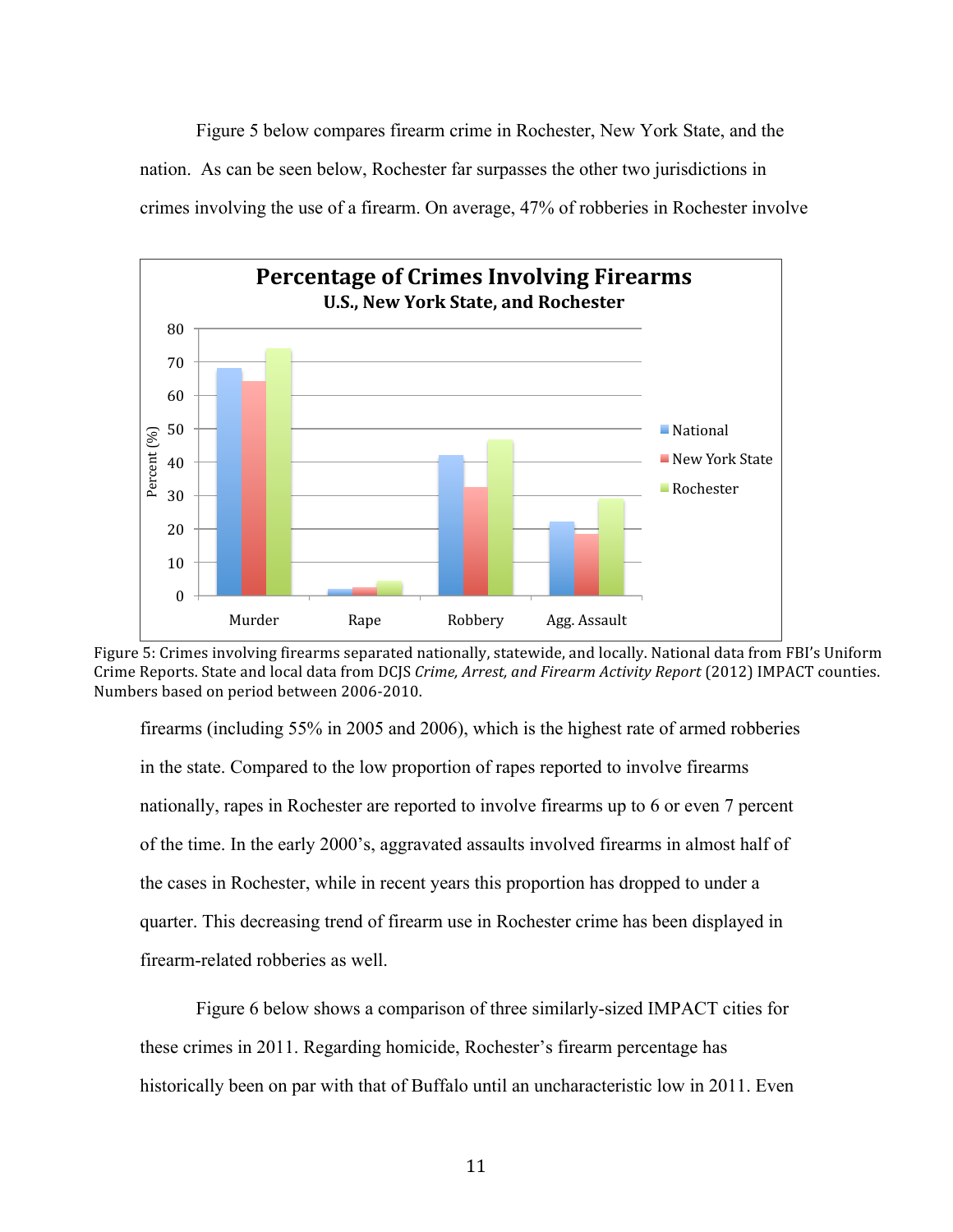

Figure 6: Crimes involving firearms in Buffalo, Albany, and Rochester, NY in 2011. Data from the *Crime,
Arrest,
and
Firearm
Activity
Report*(DCJS,
2012).

accounting for inconsistencies in Albany due to so few incidents, Rochester rates greatly surpass the average of firearm murders and gun use in other crimes for this city. Prior to 2011, the average percentage of firearm-related crime in Rochester had been higher than both of these cities, most notably in robberies and aggravated assaults. While 2011 exhibited a recent drop in gun use, 2012 has already seen an increase in firearm-related violent crime (DCJS, 2012). To better understand the nature of these crimes, it is important to look closely at the individuals involved along with certain situational factors in order to work to prevent further shootings.

## *Situational Factors: Participants of Shootings*

Researchers have traditionally analyzed both victims and offenders of shooting incidents by specific demographics: gender, race and ethnicity, and age. In much of the literature on gun violence, young people are frequently discussed in relation to firearm use and victimization. Upon examining these characteristics further, "gangs," or similar delinquent groups, are often mentioned as major catalysts for such youth violence. These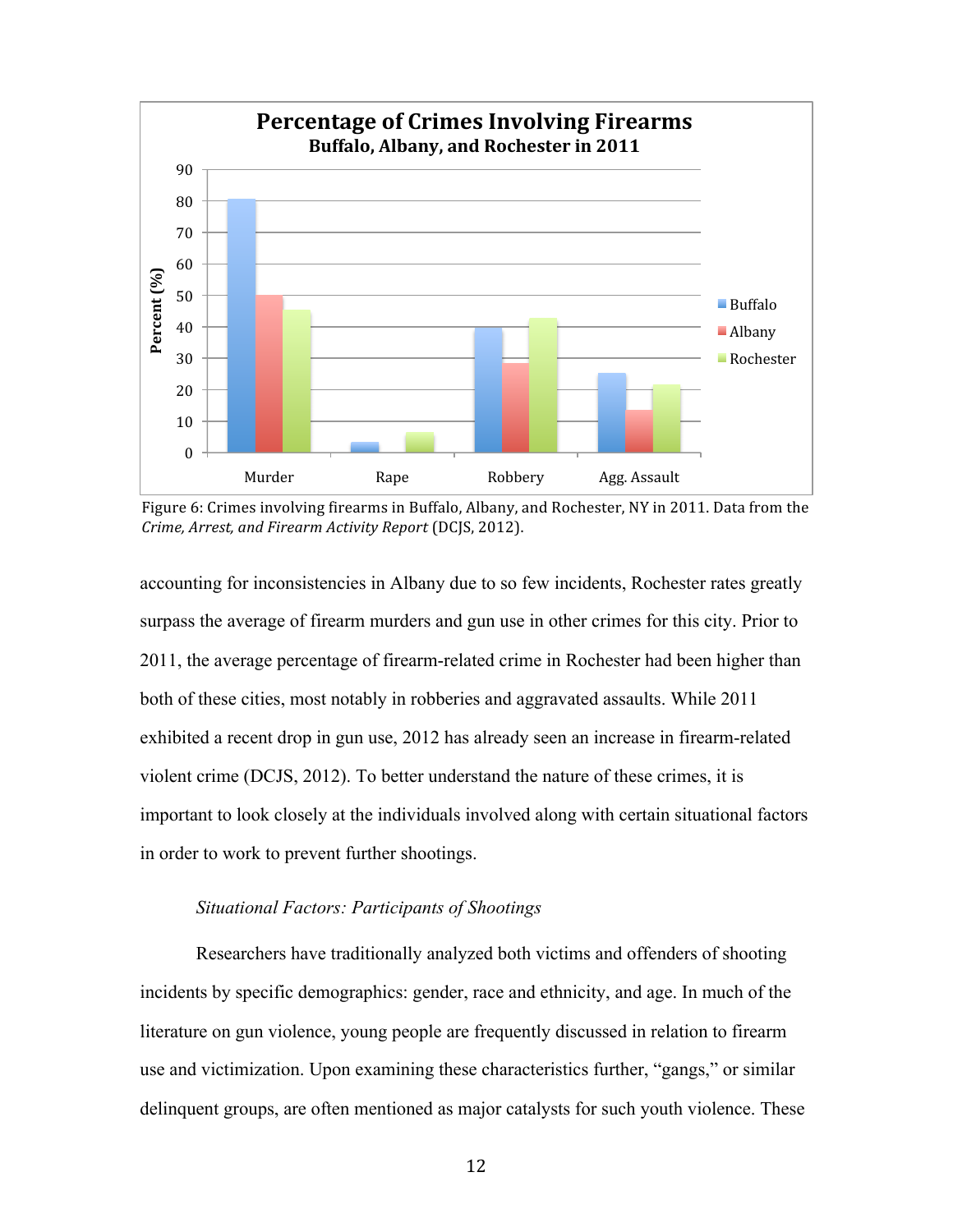delinquent youths have been said to make up a large part of the problem of firearmrelated violence. In 2010 in Rochester, "63 different gangs were represented in violent crimes and 25.8% of shooting victims were gang involved. An additional 85 gang members were arrested for criminal possession of a weapon in 2010" (personal communication, MCAC Analyst, June 5, 2012). While studying gang-related violence, Bullock and Tilley (2008) observed that "gang members carried firearms for different reasons that were partly protective, partly symbolic and partly instrumental for the commission of violent crime" (p. 39). Spano, Pridemore, and Bolland (2011) studied youth offenders of firearm-related violence and found that exposure to and previous participating in violent crime increased the likelihood of youth gun carrying. Watkins, Huebner, and Decker (2008) summarize characteristics of violent firearm offending, concluding "juveniles were more likely to carry and fire a gun….. gun behaviors among juveniles are largely driven by gang membership, while ready access to guns, fear of the street, and the risks of arrest influence adult behaviors" (p. 674).

Bullock and Tilly (2008) describe the victims and the suspected perpetrators of gun violence as having similar attributes: "mainly young, black or mixed race males, who had extensive criminal records" (p. 40). Wells and Chermak (2011) further discovered that prior drug or illegal firearms offenses in particular increased the chances of experiencing gun victimization. Other research has shown that typically four out of five victims of both fatal and nonfatal gunshot wounds are male (Zawitz  $\&$  Strom, 2000, p. 1). Martin et al. (2012) goes further explaining, "adolescent and adult black men as well as individuals from lower socioeconomic standing are disproportionately affected by firearm injuries and experience worse outcomes" (p. 1197). According to Wellford, Pepper, & Petrie (2004), young males are an even larger percentage of firearm-related homicide offenders than homicide victims. These demographics may be further studied to examine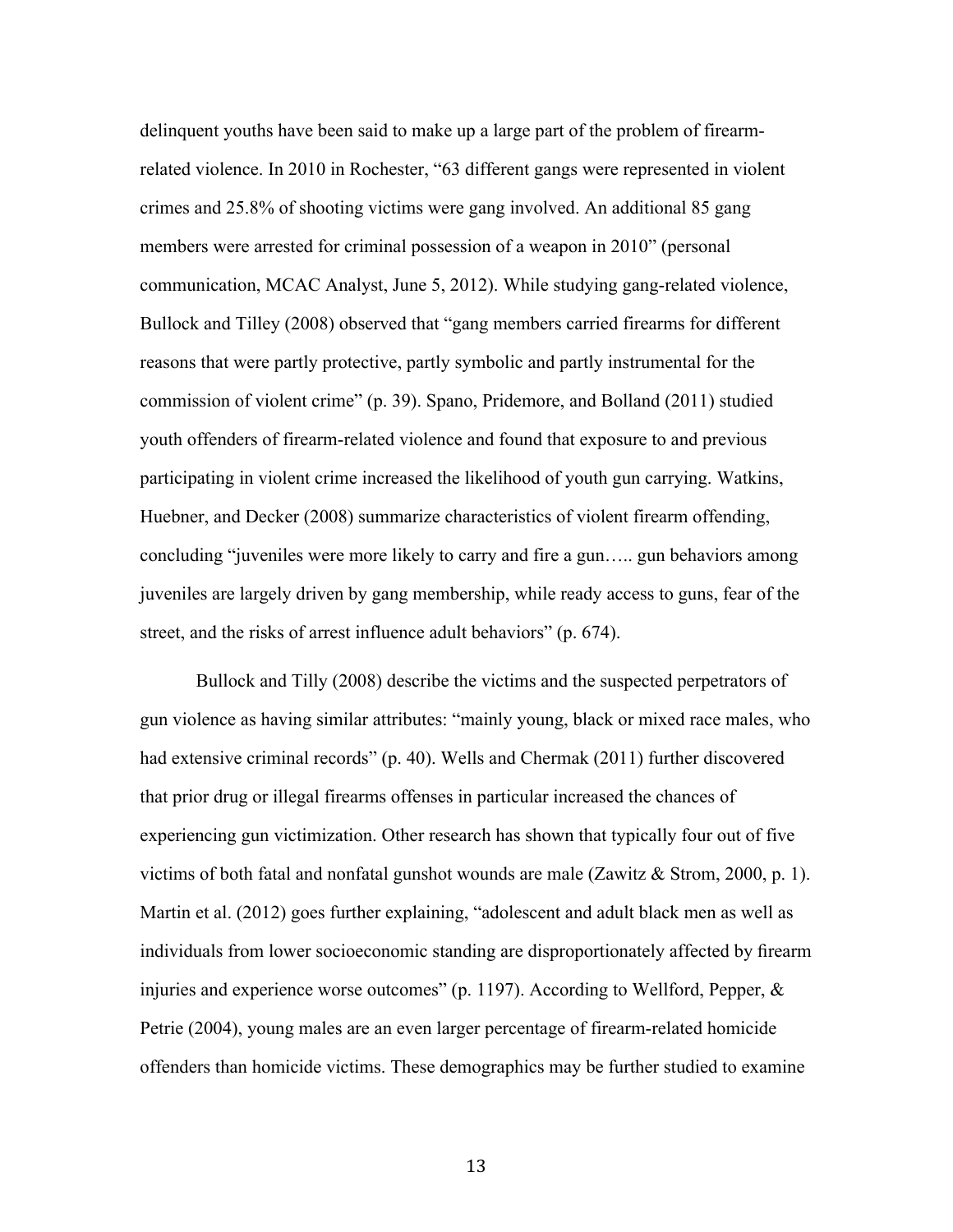why certain groups appear to be more at-risk than others. Understanding this helps to identify groups that are more at-risk for firearm violence than others.

#### *Situational Factors: Weapons Involved*

In investigating both juvenile and adult shooting cases, the majority of crime guns are often discovered to be illegally obtained. The most common means by which perpetrators obtain these guns are illegal markets, theft, or a friend or family member (Wellford et al., 2004). In a study done by Limber and Pagliocca (1998), juveniles reported obtaining nearly 40 percent of handguns from friends, and another 37 percent "on the street." According to this study, handguns were much less likely to be obtained from a relative  $(13.2\%)$  or a pawn shop  $(7\%)$  (pp. 23-24).

In terms of gun type, handguns are the weapon of choice by the majority of offenders. Handguns account for about 82 to 88 percent of all firearm-related crime nationally, while the remainder involves shotguns at 14% and rifles at 4% (BJS, 2011, table 66; Zawitz & Strom, 2000, p. 4). The Senior Crime Research Specialist of Monroe Crime Analysis Center (MCAC) attests that crime in Rochester is similar to these findings (personal communication, 2012). Around 85 percent of shootings and armed robberies in Rochester involve handguns, and the majority is not acquired through legal means. There is also found to be a strong relationship between gang involvement and gun use. Gangs often have "community guns," which may be one or two guns kept for shared use between members of the gang. When a weapon is needed, someone is told to run and get *the gun* to be used for the group. This makes the weapons harder to track, as guns are passed from person to person or stored in one central location, and is even more dangerous when a number of individuals have access to the firearm.

The most problematic gun crimes are not often committed with legal and registered firearms. Gun violence most commonly involves illegally bought or stolen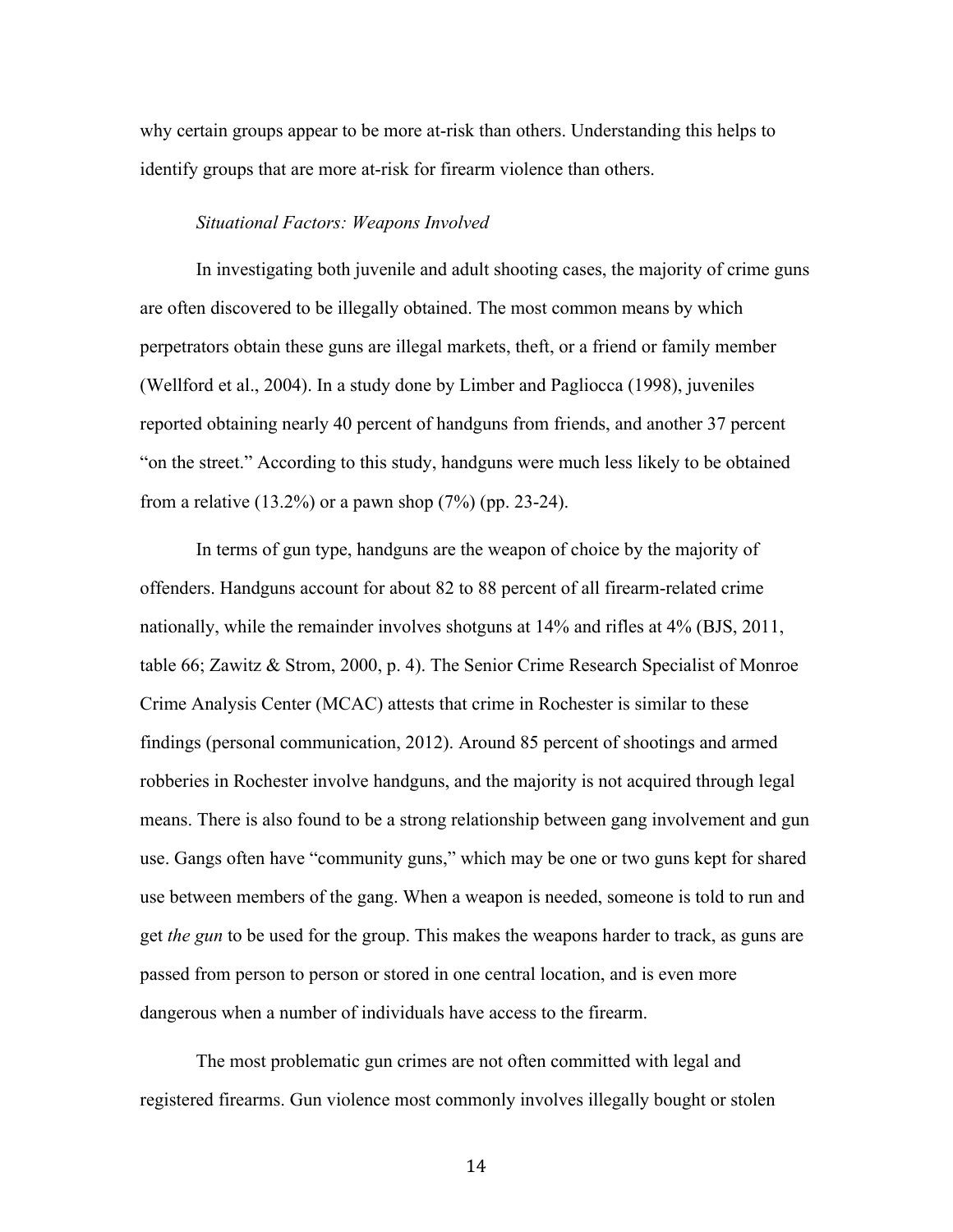guns, used generally by the highest offending group of males between the ages of 14 to 25. These crimes are typically concentrated in other areas of high crime, and usually involve participants involved in other criminal activity.

#### *Causes of Gun Violence*

Not only is it important to know who is involved in firearm violence, it is also necessary to understand the causes of such incidents. In a 2000 analysis, firearm homicides were found to occur as results from arguments (28% of homicides), during the commission of another crime (19% of homicides), and result from "juvenile gang killing" (7% of homicides). (Zawitz & Strom, 2000, p. 4). Local criminologist John Klofas, PhD, conducted a study in 2002 of Rochester homicides (Figure 7), researching the causes



leading to these incidents. Since gun violence is found to have similar attributes to homicides, these findings are likely to be similar to other firearm-related crimes. This chart shows that over half of the homicides in Rochester from 2000 to 2001 were disputerelated, which remains true in 2012. Both shootings and homicides are most often found to involve people who know each other, rather than a random act involving a stranger. Dispute-related circumstances included "personal arguments" at 34 percent, domestic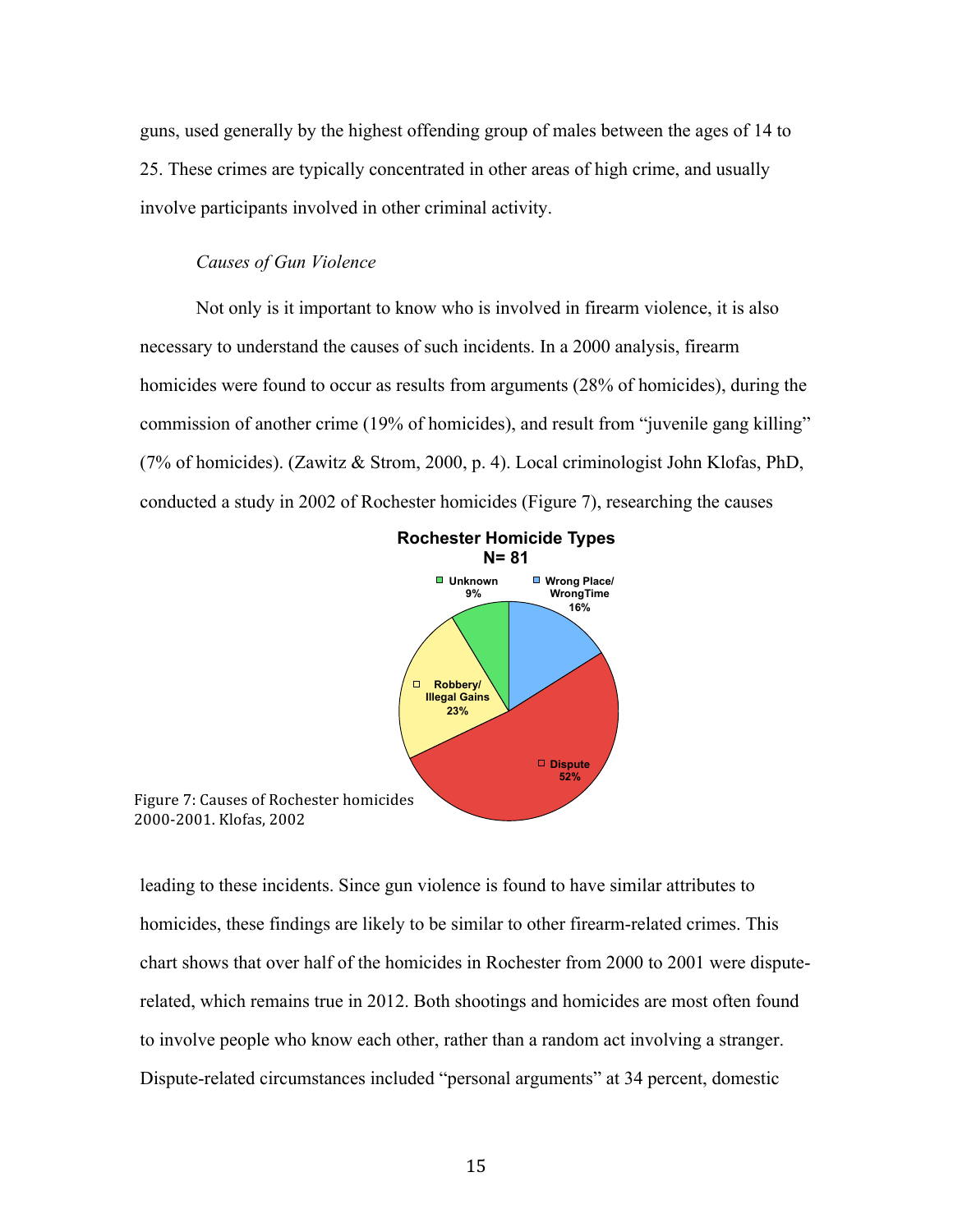disputes at 24 percent, and drug-related disputes making up 39 percent of incidents (Klofas, 2002). The Milwaukee Homicide Review Commission (2010) reports that "nearly 60% of homicides are precipitated by another crime, usually robbery or drugs." Further, Cooper and Smith in 2011 found "gun involvement in homicides resulting from arguments [to have] remained relatively stable from 2000 to 2008, [during which guns accounted for] about 60% of homicides resulting from arguments" (p. 26).

Thus, experts suggest that the majority of shootings typically involve people who are acquaintances- "not necessarily friends, but not necessarily strangers" (personal communication, Senior Crime Research Specialist, MCAC, 2012). These incidents may be results of ongoing disputes involving drugs, gangs, or romantic jealousy. He goes on to describe some of these disputes as stemming from a simple conflict, such as one person feeling disrespected by another, or an argument over the way someone was driving (personal communication, 2012). These conflicts escalate especially when rival gangs are involved and members of each side become caught up in retaliation, which can eventually result in a homicide.

Along these lines, shooting can almost be seen as alternating "punches" between two sides of a fight. At times, firing at someone might not even be an attempt to kill as is commonly perceived, but may instead be a warning sign not to "mess with" someone. In this way, shooting may be the new punching as some are using these guns not looking to kill, but as a method of intimidation and a way of "getting back at" somebody. However, one mistaken (or bad) aim can result in an untimely death. Typically, these shootings are not random acts of violence, but rather often result from two or more people involved in an ongoing dispute, and are usually known to law enforcement. Knowing this, and acknowledging that most of these crimes involve people who know each other, a logical step would be to create a way of tracking and sharing dispute-related information within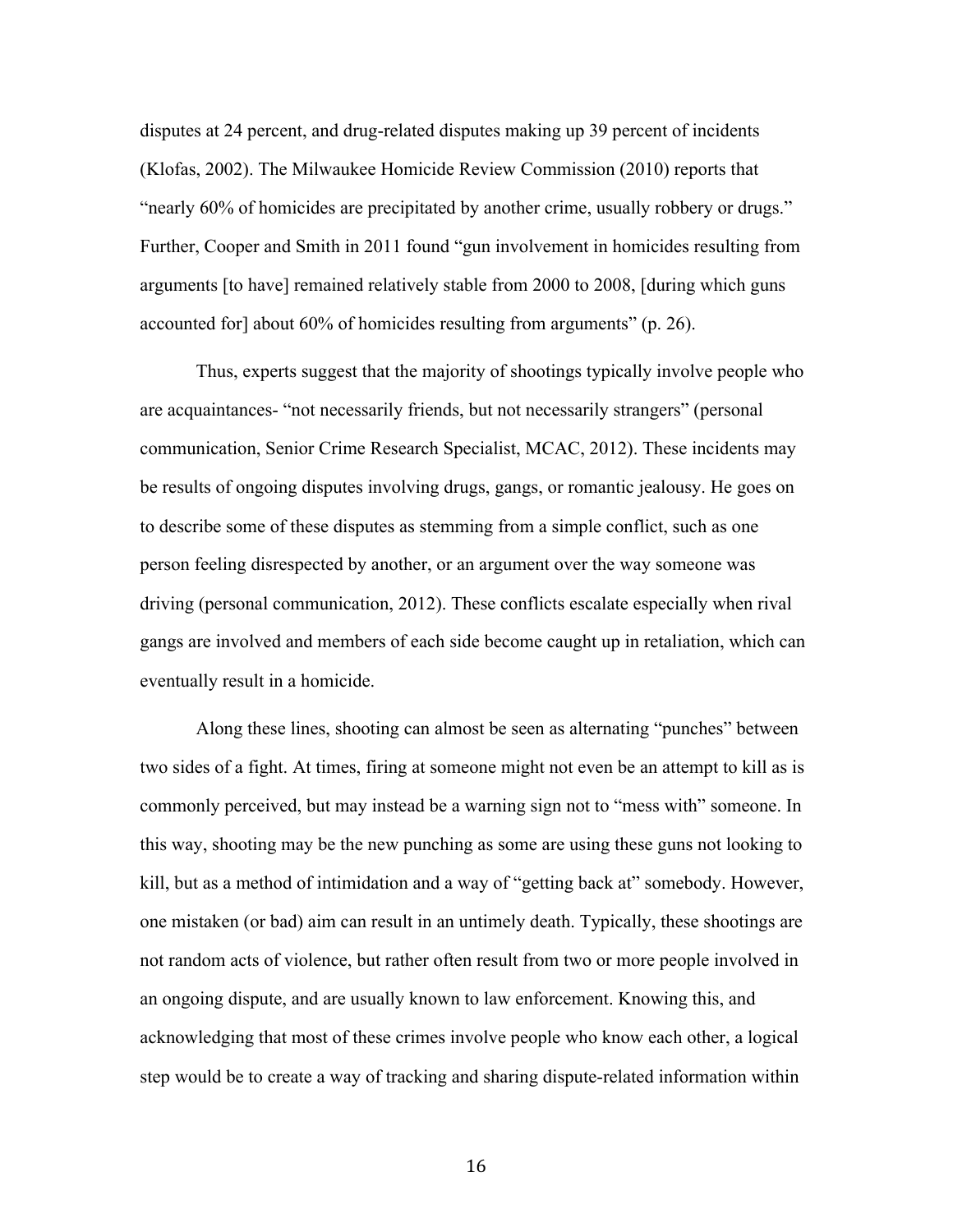the Department for the purpose of providing officers information to obtain a higher clearance rate for these crimes, and prevent potential shootings from occurring.

#### **Outcome**

Unfortunately, clearance rates in shootings tend to be low, as this is the case in many cities across the country. This is in part due to uncooperative victims as well as general community cautiousness in sharing information with the police. Initial information can be minimal and usually comes from witnesses or persons with knowledge. When investigators are not provided with sufficient information for solving a crime, it may be necessary to turn to an alternate source rather than relying on the testimony of onlookers. However, without the input of witnesses and neighborhood residents, it is often unlikely that the case will be solved.

Because most initial smaller-scale altercations become known to police but little is done about more minor instances, it may be necessary to re-examine the circumstances of these conflicts. We know that the majority of shootings and similar violent crimes are results of ongoing disputes, and because these incidents are often not simply random occurrences, *it may be possible to examine the string of events leading up to a serious incident to either predict or identify the participants of a shooting*. Officers may have a general knowledge about violent crime in their area, or even a general idea of what factors in to these crimes, but it is also important to be aware of the larger picture of these crimes and the disputes involved. This can be acquired by developing a method for recording and tracking ongoing disputes as well as other relevant information for such crimes.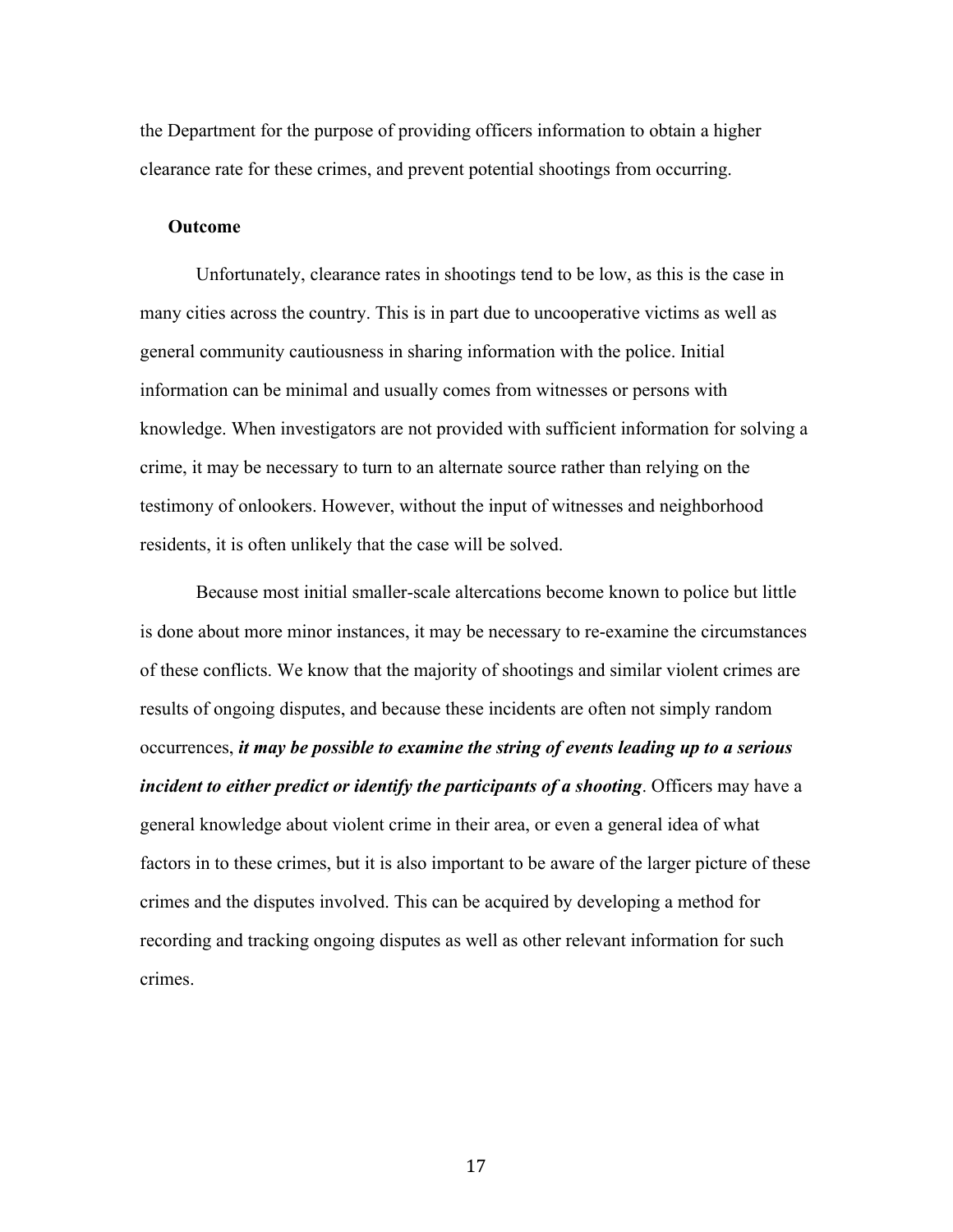### *Next Steps*

The background research conducted in this section establishes a foundation for further research into existing databases and other gun violence prevention strategies. Upon identifying the essential elements necessary for a successful shooting database, the work will turn to assess the current system of tracking gun violence in Rochester. Using findings from the literature, the goal is to propose the development of an inclusive shooting database for the Rochester Police Department. The database will be housed at the Monroe Crime Analysis Center and will consist of over 170 variables tracking information about the incident, location, and the persons involved. The following working paper will cover the topics of databases and prevention, and the third and final paper will propose the implementation of a new database and describe the benefits to law enforcement.

As is expected when dealing with a high priority issue such as gun violence, numerous additional questions have surfaced during the research. Some persisting questions for future research include:

- What makes gun crime higher in Rochester than crime in other cities?
- How does gang affiliation correlate to firearm victimization in Rochester?
- What percentage of shootings in Rochester are results of ongoing disputes?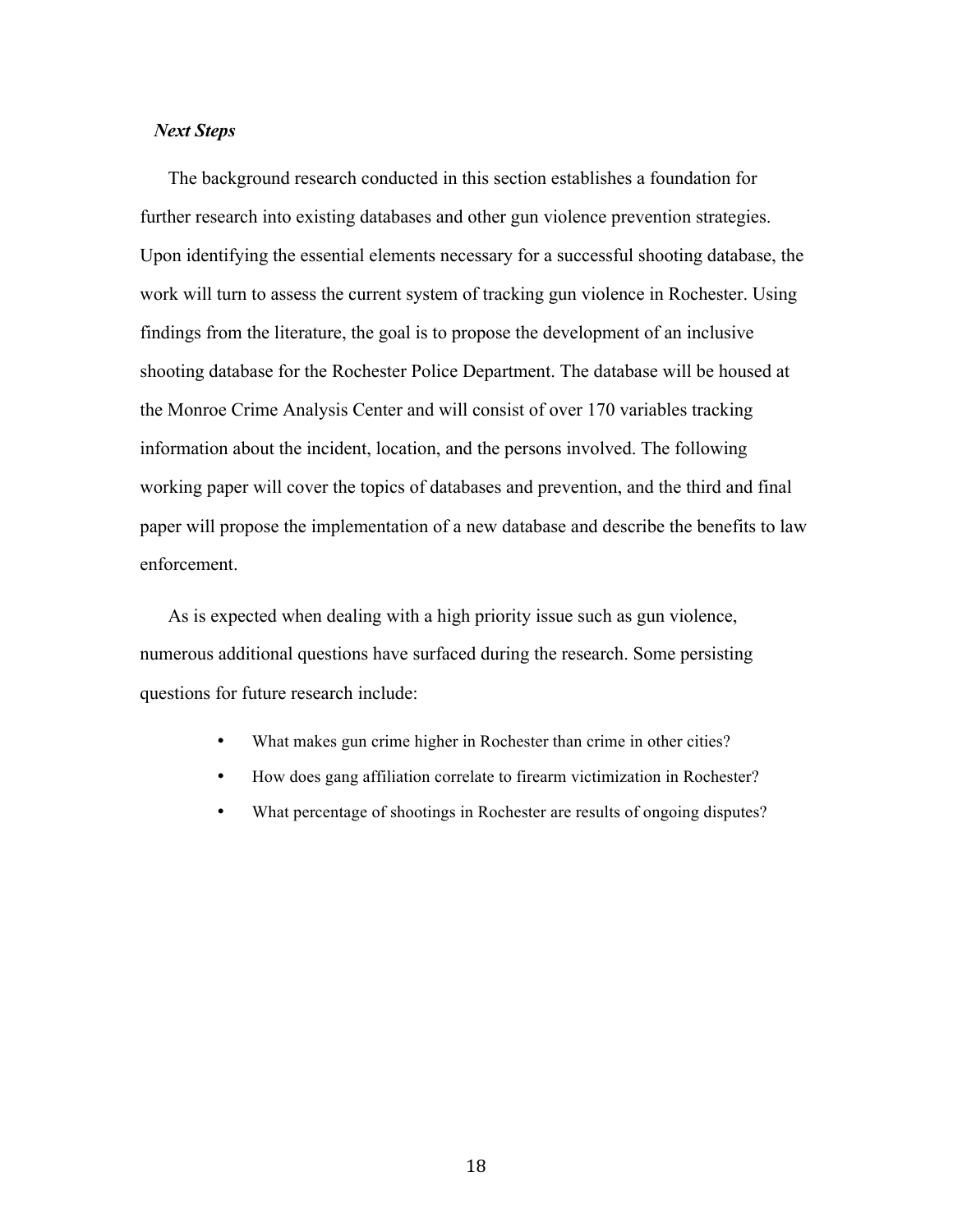#### References

- Bullock, K., Tilley, N. (2008). Understanding and Tackling Gang Violence. *Crime Prevention and Community Safety, 10*, 36-47. Retrieved from http://www.palgravejournals.com/cpcs/journal/v10/n1/pdf/8150057a.pdf
- Cooper, A., Smith, E. L. (November 2011). Homicide Trends in the United States, 1980- 2008: Annual Rates for 2009 and 2010. *U.S. Department of Justice Bureau of Justice Statistics: Patterns & Trends.* Retrieved from http://www.bjs.gov/content/pub/pdf/htus8008.pdf
- Department of Health and Human Services, CDC Web-based Injury Statistics Query and Reporting System (WISQARS). (2012) *Violence related firearm gunshot nonfatal injuries and rates per 100,000: 2010, United States, both sexes, all ages.* Retrieved May 18, 2012 from http://webappa.cdc.gov/cgi-bin/broker.exe
- Division of Criminal Justice Services (DCJS). (June 2010). 2009 Crimestat Report. *Criminal Justice Performance Management* (4<sup>th</sup> ed.) Albany, NY. Retrieved from http://criminaljustice.state.ny.us/pio/annualreport/2009-crimestat-report.pdf
- Division of Criminal Justice Services. (2012, May 2). *Crime, Arrest, and Firearm Activity Report: Data Reported Through March 31, 2012.*
- Duda, J., Klofas, J., & Montanaro, P. (2008, July 11.) The Cost and Consequence of Community Violence: How many gun-related injuries and deaths are documented? *The Center for Public Safety Initiatives.* Retrieved from http://www.rit.edu/cla/cpsi/WorkingPapers/2008/2008-01.pdf
- Federal Bureau of Investigation (FBI). (2012). *Uniform Crime Reports: Crime in the United States by volume and rate per 100,000 inhabitants, 1991-2010.* Retrieved May 18, 2012 from, http://www.fbi.gov/about-us/cjis/ucr/crime-in-the-u.s/2010/crime-in-the-u.s.- 2010/tables/10tbl01.xls.
- Firearm & Injury Center at Penn. (2009). *Firearm Injury in the U.S*. Retrieved from http://www.uphs.upenn.edu/ficap/resourcebook/Final%20Resource%20Book%20Update d%202009%20Section%201.pdf
- Klofas, J. M. (2002). *Violence and Community in Rochester, New York.* Rochester Institute of Technology, Rochester, NY.
- Limber, S. P., Pagliocca, P. M. (1998). *Firearm Possession and Use Among Youth: Reanalysis of Findings from A Survey of Incarcerated Juveniles in South Carolina.* Retrieved from http://www.scdps.org/ojp/stats/Juveniles/Reanalysis%20final%20report.pdf
- Lindgren, J. (June 2002). Fall from grace: Arming America and the Bellesiles scandal. *Yale Law Journal (*2195), 1-34.
- Martin, C. A., Unni, P., Landman, M. P., Feurer, I. D., McMaster, A., Dabrowiak, M., … Lovvorn, H. N., III. (2012). Race disparities in firearm injuries and outcomes among Tennessee children. *Journal of Pediatric Surgery, 47*, 1196-1203.
- Milwaukee Homicide Review Commission (MHRC). (Fall 2010). *Prevention Model, Accomplishments, and Future Directions*. Milwaukee, WI.